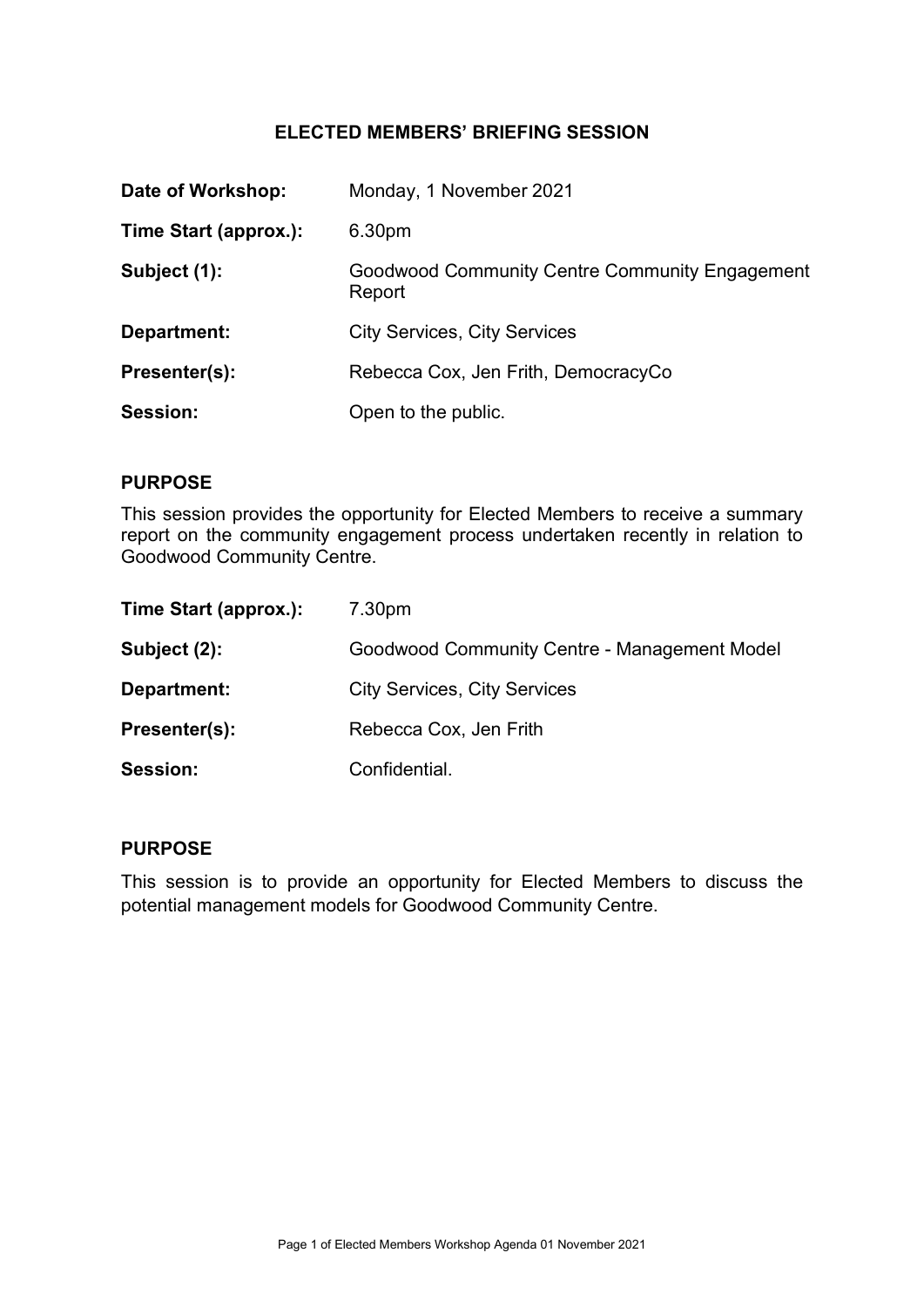## ELECTED MEMBERS' BRIEFING SESSION COVER SHEET

| Date of Workshop:   | 01 November 2021                                                                                               |
|---------------------|----------------------------------------------------------------------------------------------------------------|
| Subject:            | <b>Goodwood Community Centre Community</b><br>Engagement Report                                                |
| Department:         | <b>City Services, City Services</b>                                                                            |
| Presenter(s):       | Rebecca Cox, Jen Frith, DemocracyCo                                                                            |
| Session:            | Open to the public.                                                                                            |
| <b>Attachments:</b> | <b>Attachment 1 (Goodwood Community Centre</b><br><b>Community Engagement Summary Report</b><br>- DemocracyCo) |
|                     | Attachment 2 (Presentation - DemocracyCo)                                                                      |

### PURPOSE

This session provides the opportunity for Elected Members to receive a summary report on the community engagement process undertaken recently in relation to Goodwood Community Centre.

#### **DISCUSSION**

In May 2021, a Council briefing was held to discuss the management model in place at Goodwood Community Centre. At this session, Council indicated their interest in understanding the needs and interests of the Goodwood community in order to inform future decision-making in relation to the Centre.

DemocracyCo were engaged to undertake this engagement as an independent and impartial facilitator.

A survey was developed and made available online and in hard copy. Community members were also invited to participate in an interview to provide more in depth responses and information. Additionally, DemocracyCo facilitated a meeting with Goodwood Community Services Inc (GCS) to specifically gain their input.

#### Key Considerations

- The agreement in place for the management of Goodwood Community Centre is now due to expire and Council has the opportunity to reconsider the model in place.
- Council endorsed a lease extension for GCS to continue management of the Centre until 30 June 2022 at their 27 September 2021 meeting. A further report will be presented at the meeting 8 November 2021 to remove the early termination clause within this extension.